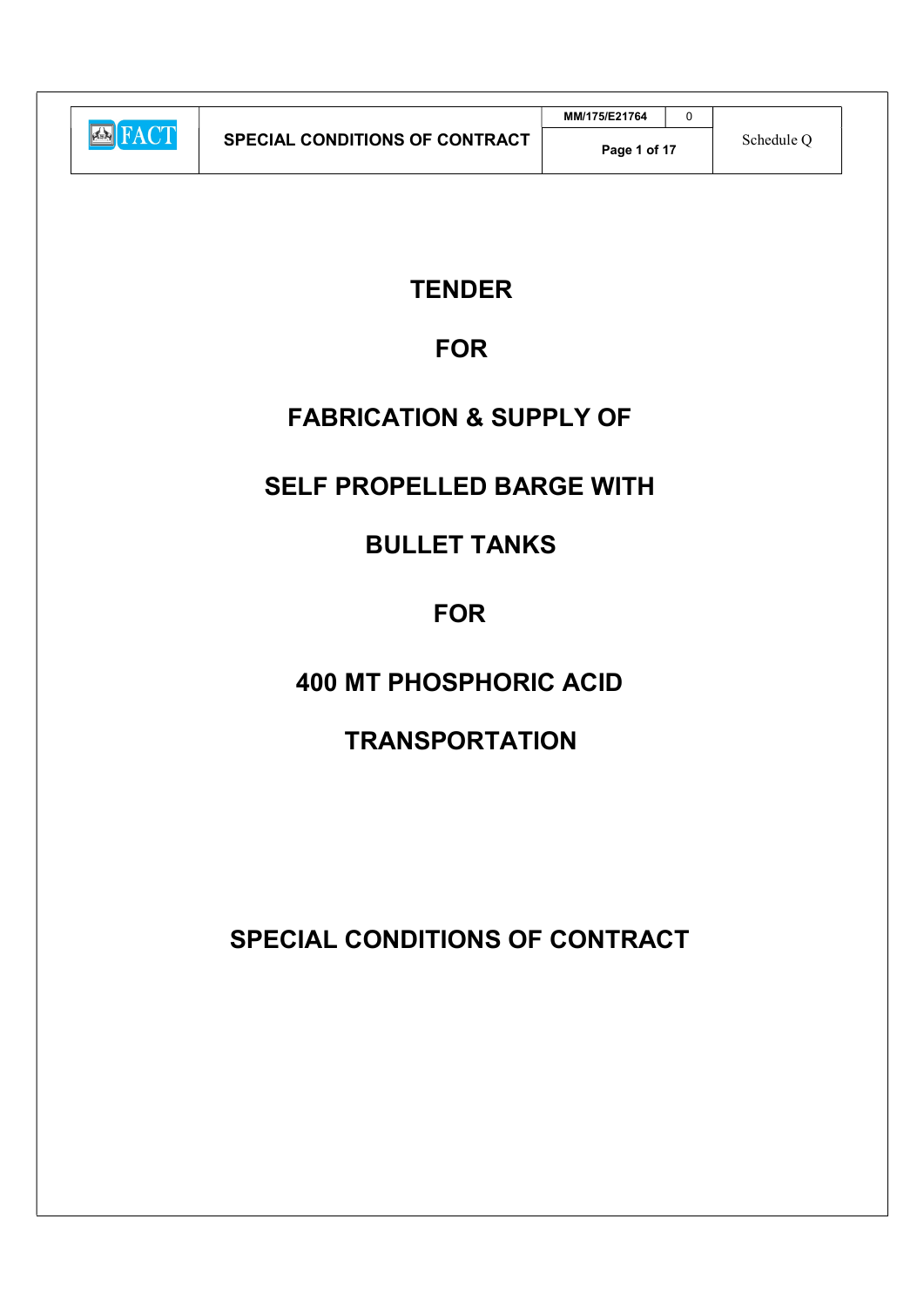# CONTENT

| SL.NO. | <b>DESCRIPTION</b>                                     |  |
|--------|--------------------------------------------------------|--|
| 1.0    | <b>GENERAL</b>                                         |  |
| 2.0    | <b>DEFINITIONS</b>                                     |  |
| 3.0    | <b>BARGE SPECIFICATION DETAILS</b>                     |  |
| 4.0    | <b>CONTRACTOR'S OBLIGATIONS</b>                        |  |
| 5.0    | <b>INSPECTION &amp; TESTING</b>                        |  |
| 6.0    | ASSISTANCE IN OBTAINING CLASS APPROVALS                |  |
| 7.0    | <b>LIST OF MAKERS</b>                                  |  |
| 8.0    | <b>DOCUMENTATION</b>                                   |  |
| 9.0    | <b>TIME OF COMPLETION</b>                              |  |
| 10.0   | <b>SECURITY DEPOSIT</b>                                |  |
| 11.0   | <b>GOVERNMENT CLEARANCES, PERMITS AND CERTIFICATES</b> |  |
| 12.0   | <b>CHANGES IN WORK/CHANGE ORDER</b>                    |  |
| 13.0   | <b>TRAINING OF OWNER'S PERSONNEL</b>                   |  |
| 14.0   | <b>MODE OF CONTRACTING</b>                             |  |
| 15.0   | <b>TERMS OF PAYMENT</b>                                |  |
| 16.0   | <b>MOBILISATION ADVANCE</b>                            |  |
| 17.0   | PRICE REDUCTION FOR DELAY                              |  |
| 18.0   | <b>AGREEMENT AND INTEGRITY PACT</b>                    |  |
| 19.0   | <b>DEVIATION</b>                                       |  |
| 20.0   | <b>GUARANTEE/PERFORMANCE BANK GUARANTEE</b>            |  |
| 21.0   | <b>TAXES AND DUTIES</b>                                |  |
| 22.0   | <b>BID EVALUATION</b>                                  |  |
| 23.0   | <b>SUSPENSION AND TERMINATION</b>                      |  |
| 24.0   | SETTLEMENT OF DISPUTES AND ARBITRATION                 |  |
| 25.0   | <b>CONCESSIONAL RATE OF CUSTOMS DUTY</b>               |  |
| 26.0   | <b>LIABILITY FOR DEFECTS</b>                           |  |
| 27.0   | <b>GOVERNMENT OF INDIA NOT LIABLE</b>                  |  |
| 28.0   | <b>RISK COVERAGE</b>                                   |  |
| 29.0   | <b>MSE UNITS</b>                                       |  |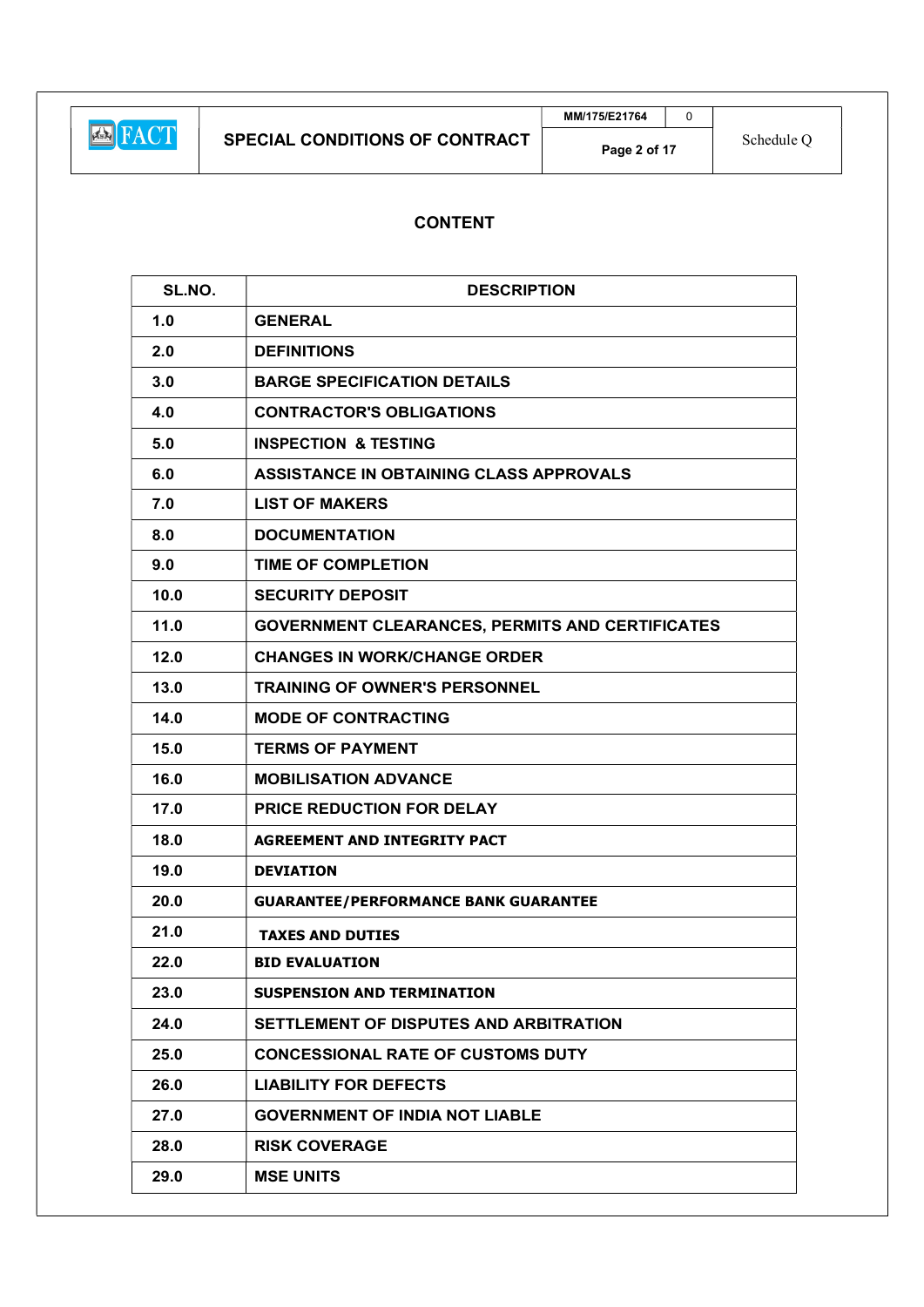#### 1.0 GENERAL

- 1.1 The SPECIAL CONDITIONS OF CONTRACT shall be read in conjunction with the TENDER TERMS AND CONDITIONS, SPECIFICATIONS OF WORK, DRAWINGS and any other document forming part of this CONTRACT wherever the context so requires.
- 1.2 Where any portion of the TENDER TERMS AND CONDITIONS is repugnant to or at variance with any other provisions of the SPECIAL CONDITIONS OF CONTRACT, then unless a different intension appears, the SPECIAL CONDITIONS OF CONTRACT shall be deemed to over-ride the provisions of TENDER TERMS AND CONDITIONS and shall prevail to the extent of such repugnancy or variations.
- 1.3 In case of an irreconcilable contradiction in the Commercial Terms and Conditions/ Technical Requirements or technical specifications between Applicable Codes & Standards, SPECIAL CONDITIONS OF CONTRACT, and or Agreed Deviations to the extent that the two provisions cannot co-exist or be read together to satisfy both or all, the following order of precedence shall prevail:
- 1) Contract Agreement
- 2) Agreed Deviations
- 3) Applicable Codes & Standards
- 4) Special Conditions of Contract
- 5) Terms and Conditions of Contract
- 6) Technical Documents
- 1.4 The Fertilisers and Chemicals Travancore Limited (FACT) hereinafter also referred to as "OWNER" is a Government of India Public Sector undertaking involved in the manufacture and marketing of nitrogenous, phosphatic and potassic fertilizers as well as a variety of industrial chemical products. The company has presently two manufacturing units, one at FACT-CD, Ambalamedu and the other at FACT-UC, Udyogamandal. In addition to the two manufacturing units, FACT has a Petro chemical unit for production of Caprolactum at FACT Udyogamandal, the consultancy unit FACT Engineering and Design Organization-FEDO at Udyogamandal and the fabrication division FACT Engineering Works-FEW at Palluruthy & the Marketing Division, all located in the state of Kerala.
- **1.5** FACT intends to have one number of Fabrication & supply of self-propelled barge with Bullet Tanks for transportation of Phosphoric Acid.
- 1.6 The requirement specified in tender documents (FEDO documents- 32667-11-DB-001R2, 32667-11-SE-CT101R2, 32667-11-SE-P101R2,32667-11-SE-L101R1,32667-11-PI-001R1 and 32667-11-PD-002R2 (17pages)) shall also be part of the tender documents. If any of these requirements are in conflict with those mentioned elsewhere, the ones specified in document shall prevail.
- 1.7 The Scope of work includes Design & Engineering, Fabrication of self-propelled barge, Fabrication of 2 nos independent bullet tanks, Rubber lining of bullet tanks, Installation of bullet tanks, Installation of piping, Launching, Testing, Commissioning, Sea trials and Delivery of a self-propelled Barge under classification of IACS Society for the transportation of 400 MT Phosphoric Acid as per the tender documents attached.
- 1.8 FACT proposes to manufacture a self-propelled barge for transporting 400 MT Phosphoric Acid through Udyogamandal canal and Champakkara canal of National Waterway No. 3 as defined in IWAI, using bullet tanks mounted on the barge. Two (2) numbers of independent bullet tanks with carrying capacity of 200 MT each shall be fabricated by the contractor and the aggregate capacity of the tanks shall be 400 MT of Phosphoric Acid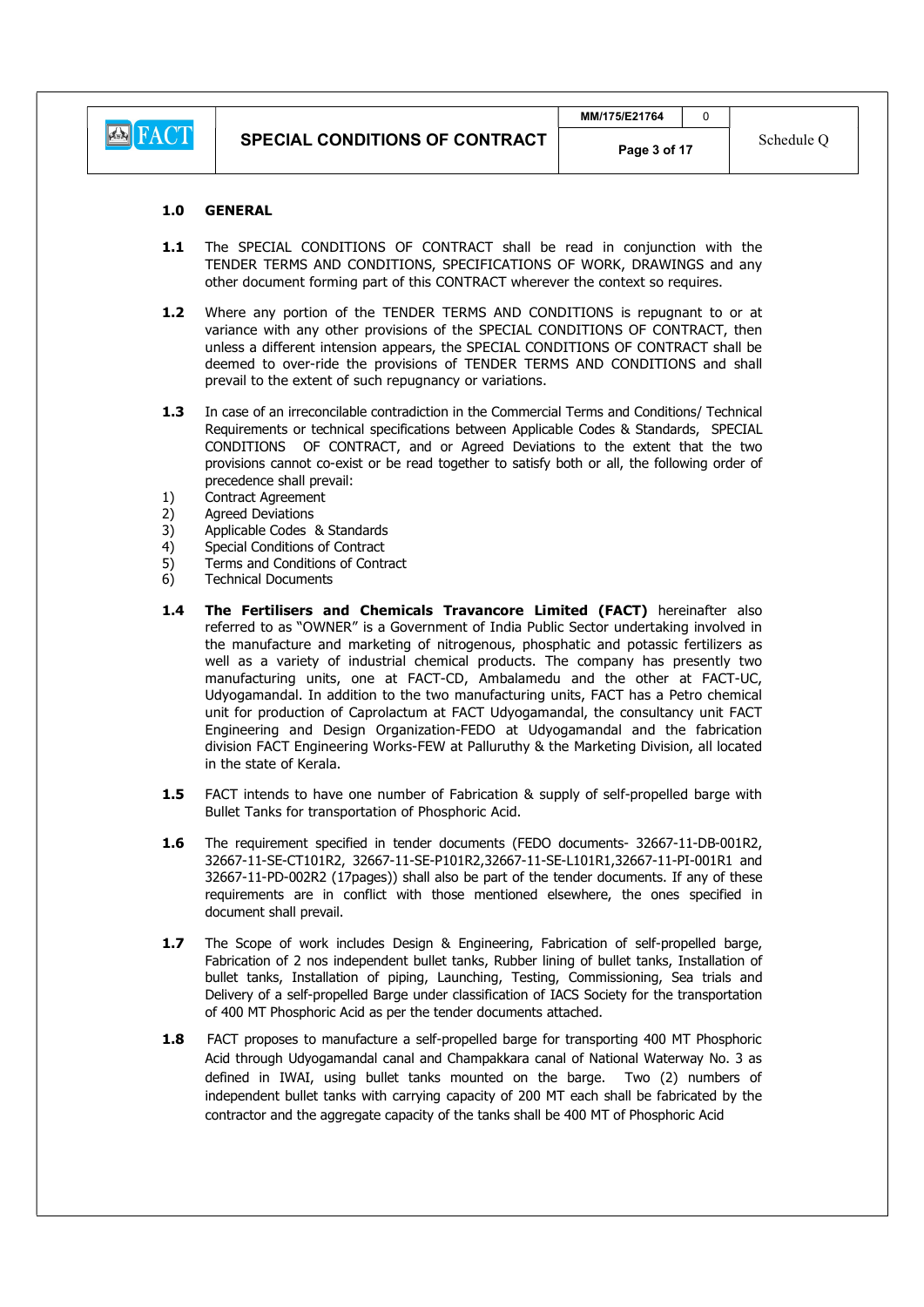| $ A = A$ | <b>SPECIAL CONDITIONS OF CONTRACT</b> | MM/175/E21764 |            |
|----------|---------------------------------------|---------------|------------|
|          |                                       | Page 4 of 17  | Schedule ( |

All the materials required for the construction of the barge and bullet tanks shall be in the scope of contractor. The pipes, valves and the pumping arrangement shall be as per the P&ID diagram

1.9 Time is the essence of the CONTRACT.

Procurement of plates, structural, engines, gearbox etc. for barge construction and fabrication of bullet tanks are under the contractor's scope.

The entire work of construction of the barge is to be carried out at Contractor's own yard / facility.

All the works covered in this tender shall be carried out as per specifications, codes and standards as applicable and as per the QAP for procurement materials, fabrication barge/tanks & site work. The scope of work covered by this tender shall be in general as below, without being limited to the same.

1.10 All the works covered in this tender shall be carried out as per specifications, applicable drawings, codes and standards given in the tender.

### 2.0 DEFINITIONS

The following definitions are applicable to this TPS

- 2.1 The term "Owner" shall mean the owner of the barge, i.e. FACT (Cochin Division).
- 2.2 The term "Builder" shall mean the agency entrusted by the Owner with the responsibility of barge-bullet manufacture, i.e. FEW. The term Builder and FEW has been used interchangeably throughout this specification.
- 2.3 The term "Contractor" shall mean the person(s)/firm, or company with whom the contract has been entered into by the builder.
- 2.4 The term "Maker" shall mean the person(s)/firm, or company from whom bought- out items such as Pipes, Valves, Main Engine, Gear Box, MV Switch board, etc are procured by the Contractor.
- 2.5 The term "Bidder" shall mean the person(s)/firm, or company who offer(s) a bid/tender/quotation duly signed in response to invitation to the tender issued by the builder.
- 2.6 Certification Agency is the Statutory/Classification Society responsible for the inspection and certification of the barge including bullets (an IACS approved society, e.g. IRS). The Contractor shall arrange for all stage-wise inspections and testing as required by the Classification Society rules. Selection of agency for stage-wise/final inspection/approval during fabrication by Classification Society and their Fees payment shall be borne by FEW.

#### 3.0 BARGE SPECIFICATION & DETAILS

Shall be as per attached Technical Procurement Specifications(TPS).

# 4.0 CONTRACTOR'S OBLIGATIONS

# 4.1.0 General Responsibility

**4.1.1** The CONTRACTOR acknowledges that CONTRACTOR'S obligation hereunder, notwithstanding anything to the contrary contained herein, is to provide OWNER with fully FABRICATED BARGE WITH BULLET TANKS, complete in all respects under and in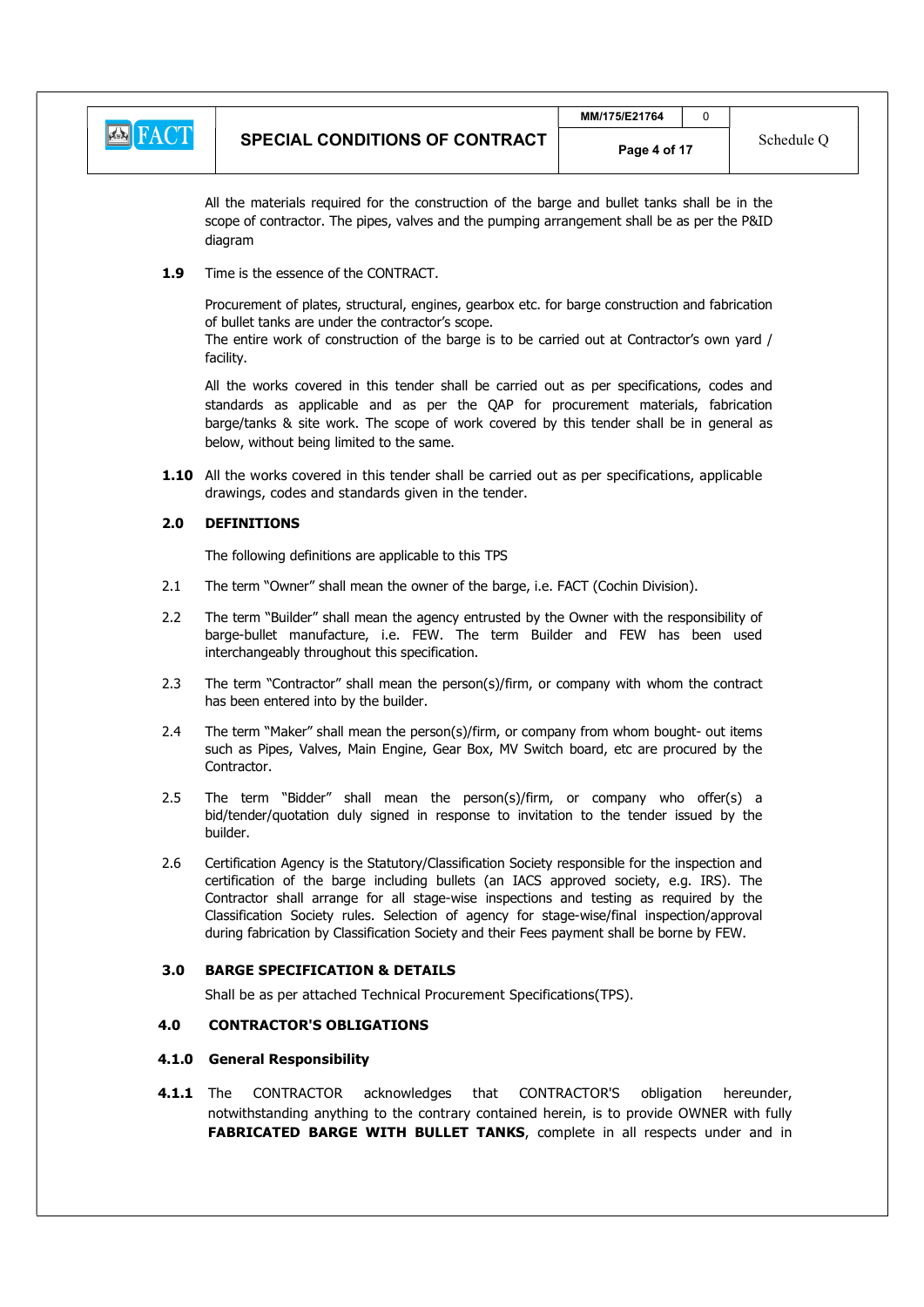

accordance with the provision of CONTRACT, within the stipulated time and for the purpose designated herein by OWNER, and to do, furnish and provide everything necessary in connection therewith. Time is the essence of the contract. Time and Cost overrun in respect of the work shall not be entertained.

Without prejudice to the foregoing and except as otherwise expressly set forth in the CONTRACT as within the scope of OWNER's obligations under the CONTRACT, the CONTRACTOR shall perform or cause to be performed all WORK and services required in connection with the design, engineering, supply of equipment, procurement (including, without limitation, all transportation services in connection therewith), construction, erection, start up, pre-commissioning, commissioning, sustain load test, testing including conducting of Performance Tests and other work and services up to the FINAL ACCEPTANCE by the OWNER/FEDO and in connection therewith provide all materials, equipment, machinery, tools, labour, transportation, administration and other services and items required to complete the BARGE in all respects up to the FINAL ACCEPTANCE and having the performance as guaranteed under the CONTRACT by the CONTRACTOR on a total, fixed price basis in accordance with this CONTRACT. The WORK shall, without prejudice to the generality of the foregoing or those enumerated in Clause 4.2.0 include but not be limited to the following:

- (a) All engineering and design services including necessary investigation required including necessary documentation;
- (b) Provision of all equipment, systems, materials, processes, CONTRACTOR's EQUIPMENT, temporary works and all other items, whether of a temporary or permanent nature including those required for the design, erection, completion commissioning, conducting of PERFORMANCE AND GUARANTEE TESTS and remedying of DEFECTS during DEFECTS LIABILITY PERIOD and
- (c) Rectification of defects during DEFECTS LIABILITY PERIOD.
- 4.1.2 CONTRACTOR shall provide services, in accordance with good engineering practice. CONTRACTOR shall provide services of engineers, designers, draftsmen, buyers, inspectors, expediters and other persons required for the performance of WORK pursuant to CONTRACT.
- 4.1.3 In the event that there is any item of EQUIPMENT or WORK of the type provided for in CONTRACT, which is not specifically mentioned in the specifications or drawings set out in FINAL PROPOSAL/WORK ORDER, but which is necessary (even though not mentioned in CONTRACT) for normal, safe and continuous operation, based on mutual agreement between OWNER and CONTRACTOR, CONTRACTOR shall include such item of EQUIPMENT in the design and perform such items of WORK, for such EQUIPMENT or WORK free of cost to OWNER as if the same had been originally included in its Scope of Work/FINAL PROPOSAL.
- 4.1.4 Subject to prior consent of OWNER, CONTRACTOR may make use of the services of SUB-CONTRACTOR/ VENDOR (previously approved in writing by the OWNER) in accordance with the provisions in CONTRACT provided, however, the CONTRACTOR shall remain responsible and liable for the work done by such SUB-CONTRACTOR/Vendor.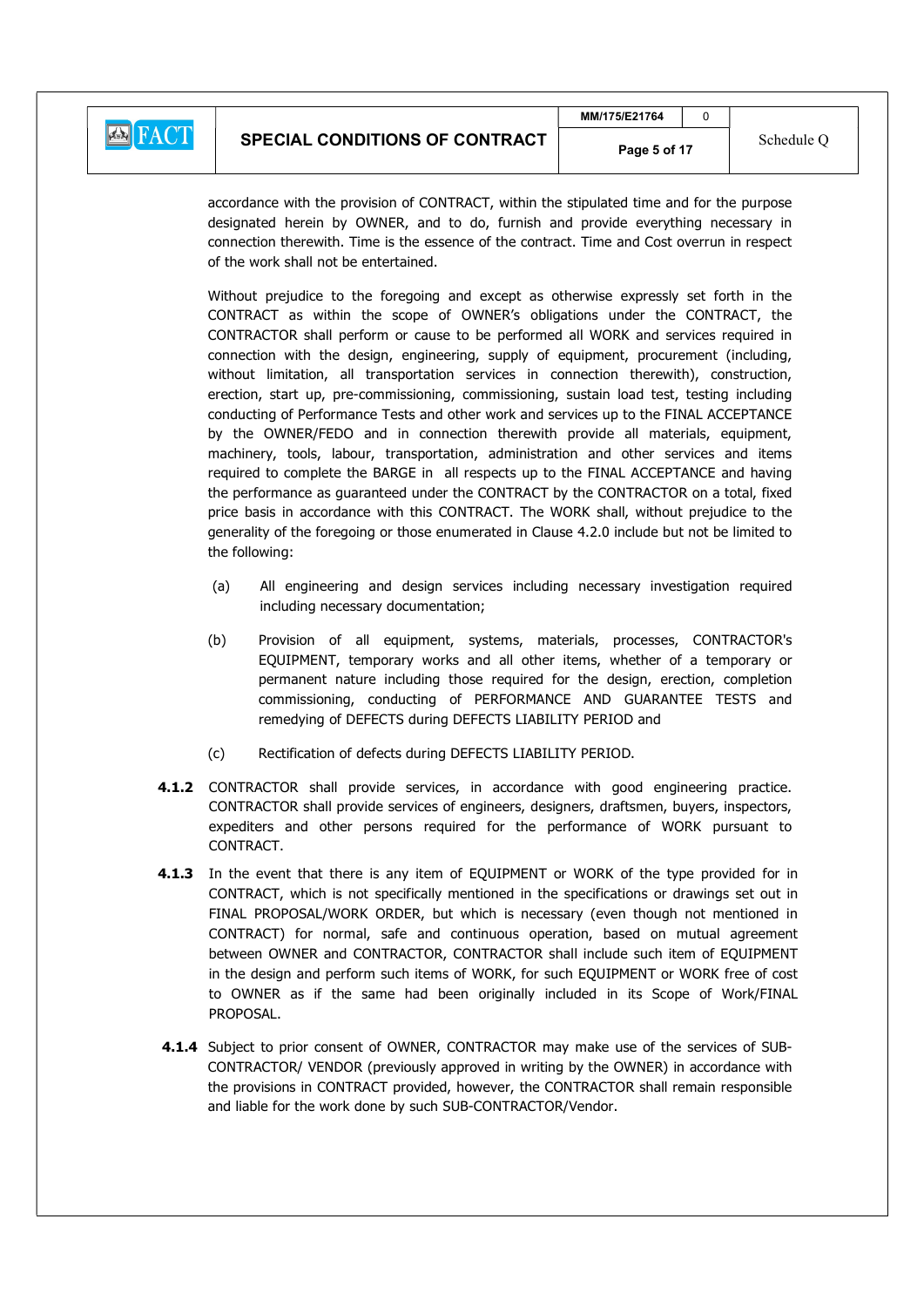

- 4.1.5 The CONTRACTOR shall be responsible for obtaining necessary approvals which are to be issued in the OWNER's name from the various statutory authorities.
- 4.1.6 The CONTRACTOR shall provide full technical assistance including follow-up to OWNER for obtaining the necessary approvals to be issued in the name of OWNER from the various statutory authorities.
- 4.1.7 The CONTRACTOR shall furnish Security Deposit / Contract Performance Bond as per the enclosed format in line with the provisions of STANDARD TERMS & CONDITIONS OF PURCHASE.
- 4.1.8 The enumeration in subsequent Clauses of SPECIAL CONDITIONS OF CONTRACT, in TERMS AND CONDITIONS and other documents of CONTRACT shall not in any manner limit the general scope of obligations and responsibilities of designing, engineering, procurement, supply, construction, commissioning and proving the performance guarantees of the Barge within the scope of CONTRACT.

### 4.2.0 SCOPE OF WORK

- 4.2.1 The Contractor shall be entrusted with the following activities: -
- 4.2.2 Preparation of design documents, construction drawings and BOM. All drawings & design calculations shall be sent to Classification Society for approvals.
- 4.2.3 Assistance in obtaining of stage-wise approvals by Statutory/Classification Society (e.g. IRS).
- 4.2.4 Procurement of all materials including plates, structural, engines, generators, consumables, etc required for the construction of the barge.
- 4.2.5 Procurement of all materials required for the fabrication of bullet tanks.
- 4.2.6 Fabrication of the barge and bullet tanks at the Contractor's own works/yard. Fabrication of the barge and bullet tanks shall be started after design and drawings approval from by Classification Society
- 4.2.7 Rubber lining of the bullet tanks shall be as per the Spec. No. 030B.
- 4.2.8 Arranging all stage-wise & final inspection & testing by Classification Society/Statutory Bodies.
- 4.2.9 Installation of the fabricated bullet tanks on to the barge including fitting of valves and other fittings onto the tanks.
- 4.2.10 Assembly of all associated piping and instrumentation on to the barge and bullet tanks as per attached the Piping and Instrumentation Diagram (P&ID).
- 4.2.11 Launching, Sea trials, Commissioning and Completion of the barge in all respects.
- 4.2.12 Conducting of all mandatory tests and trails including the inclining test to the satisfaction of the Classification Society, Statutory Bodies and submission of all necessary documentation as required by the Owner, Classification Society and Statutory Bodies.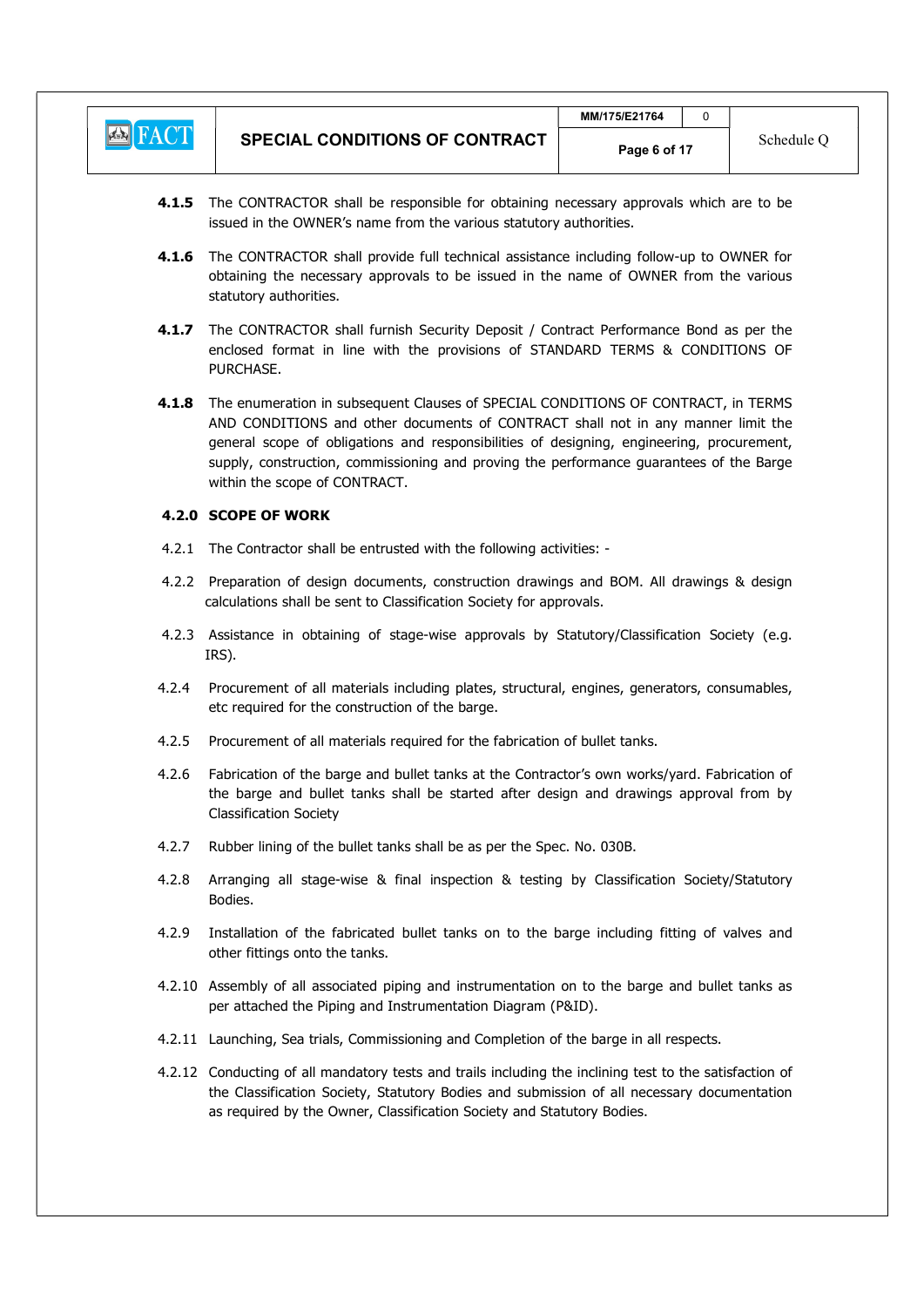

- 4.2.13 Assistance in obtaining Class certification, Certificate of Entry, Certificate of Registration as per Inland Vessel Act and other necessary approvals for cargo specific classification after completing all fit-ups including installation of the tanks, piping, instrumentation and insulation etc.
- 4.2.14 The barge shall be delivered/handed over at FACT, Kochi.
- 4.2.15 Assistance for first to and fro voyage (loaded & ballasted) of the delivered barge with designated cargo, i.e. Phosphoric Acid, from the loading point at Willingdon Island to FACT-CD/FACT UD and back. First to and fro voyage including fuel shall be arranged by the contractor.
- 4.2.16 Two weeks basic training on board maintenance and operation shall be provided to FACT personnel's. FACT shall provide the travel, lodging expenses of the trainees (max 6 nos. a batch).
- 4.2.17 Any other activity not specifically mentioned above but necessary for the successful completion of the project. Bidders shall list out any such activities envisaged in their offer.

# 4.3.0 CONSTRUCTION OF ACID BARGE

# 4.3.1 DESIGN

- 4.3.2 Design calculations / drawings required for class approvals shall be prepared by the Contractor and submitted to Classification Society for approval. Documents listed under Vendor Data Requirements (Document no. 3472-02-PS-004VDR) shall be furnished; as a minimum requirement.
- 4.3.3 Assistance in obtaining of Plan approvals by statutory/classification society (e.g. IRS). Fees for design/plan approvals by Classification Society shall be borne by FACT/FEW.

# 4.4.0 PROCUREMENT

- 4.4.1 Procurement of all materials required for successful fabrication of barge, independent cargo bullet tanks, testing and inspection shall be in the Contractor's scope. This shall include plates, structural, all machinery and electrical items such as main engines, auxiliary engines, propeller & rudder, electrical cables, lighting fixtures, switchboards, piping's, fittings, valves, pumps etc.
- 4.4.2 The Contractor shall arrange for all stage-wise & final inspections and testing of all materials and items, as required by the Classification Society rules. Fees for stage- wise/final inspection/approval of bought-out items by Classification Society shall be borne by FACT/FEW.
- 4.4.3 All materials required for barge & bullet tanks shall be under the Contractor's scope. No items/materials will be supplied/issued as "FREE ISSUE" by FACT/FEW.

# 4.5.0 BARGE CONSTRUCTION

- 4.5.1 Construction of the barge shall be carried out by the Contractor at the Contractor's yard.
- 4.5.2 Construction of the barge shall be as per the Ship Building Specification (Doc. No. 32472- 02-PS-004 SS) and in compliance with guidelines of Classification Society/Statutory Bodies.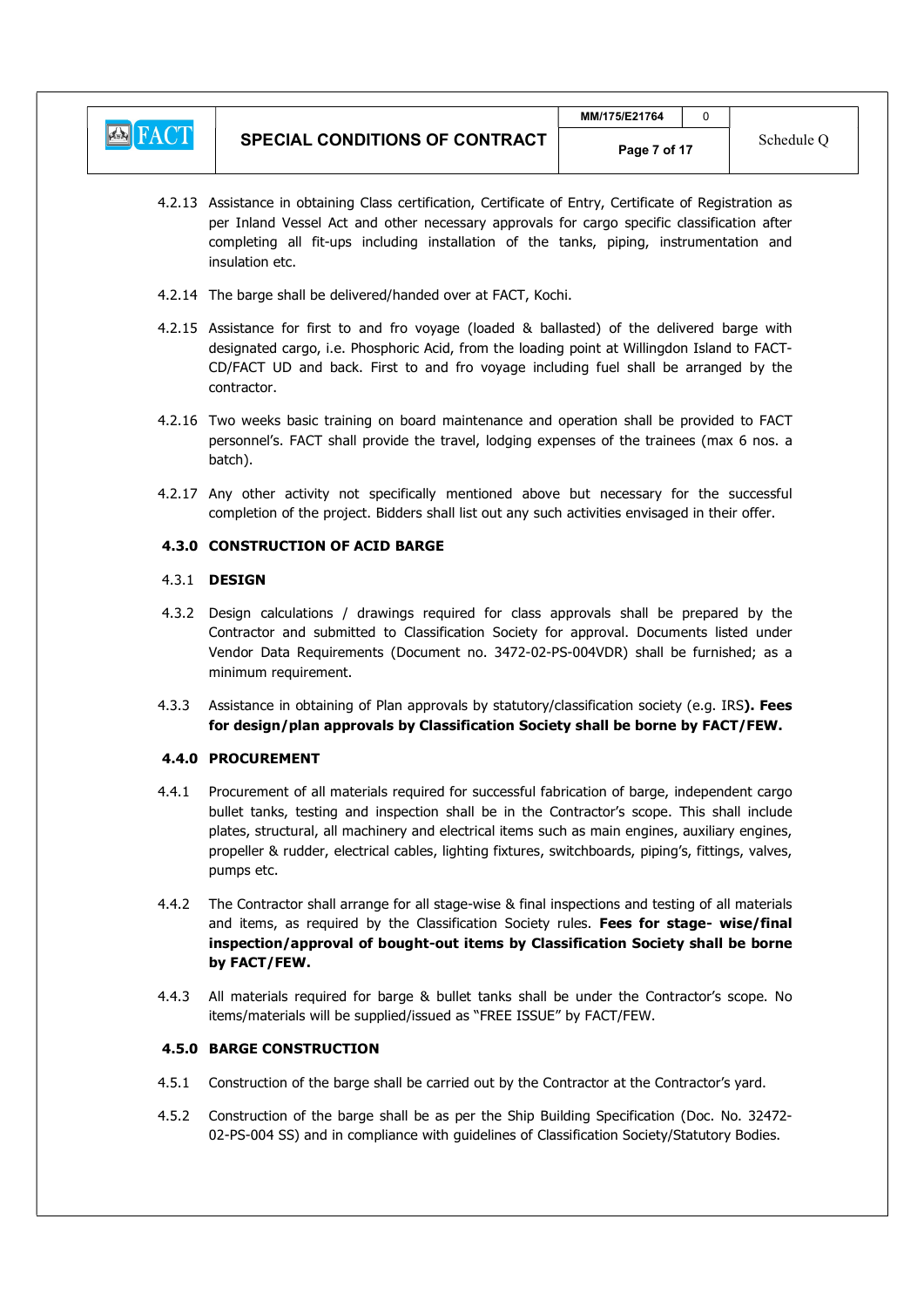

- 4.5.3 The Contractor shall deploy required manpower (skilled, semi-skilled, unskilled, supervisory, etc) to build the barge.
- 4.5.4 The Contractor shall arrange for all stage-wise inspections and testing as required by the Classification Society rules. Fees for stage-wise/final inspection/approval during fabrication by Classification Society shall be borne by FACT/FEW.

# 4.6.0 FABRICATION OF BULLET TANKS

- 4.6.1 Fabrication of bullet tanks shall be carried out by Contractor at contractor's works/own yard. Two (2) numbers of independent bullet tanks with each 200 MT capacity shall be fabricated. Detailed specification of cargo tanks is available in the Sec. X of Ship Building Specification 32472-02-PS-004 SS.
- 4.6.2 Design of cargo bullet tanks including design of cargo piping systems, cargo supports for bullet tanks, stress analysis etc. as per the requirement of Classification society shall be in the scope of Contractor.
- 4.6.3 The bullet tanks shall be rubber lined to a thickness of 6 mm as per the guidelines given in the Spec. 030B. While applying lining, two 3 mm thick rubber lining shall be applied one above another instead of single 6mm thick rubber lining. Joints of 3mm thick rubber lining shall be made in staggered manner. No two joints shall come one above another.
- 4.6.4 The Contractor shall deploy required manpower (skilled, semi-skilled, unskilled, supervisory, etc) to fabricate the bullet tanks complying with the requirements of Classification Society.

#### 4.7.0 INSTALLATION OF BULLET TANKS ON TO THE BARGE

- 4.7.1 The Contractor shall install the bullet tanks onto the hull of the barge by means of saddle supports. Each tank shall have adequate number of saddle supports. Saddle supports shall be bolted to the hull of the barge. Hull shall have center girder, sufficient number of side girders, floor plates, stiffeners etc… for supporting cargo tanks. Assembly of Piping and fittings connected to the tanks shall be carried-out as per the P&ID.
- 4.7.2 Cargo bullet tanks are to be segregated from accommodation, service and machinery spaces and from drinking water and stores for human consumption by means of a cofferdam, void space, empty tank, oil fuel tank or other similar space.

#### 4.8.0 LOADING AND UNLOADING PHOSPHORIC ACID

- 4.8.1 The loading and unloading points for the cargo shall be located near wheel house.
- 4.8.2 Vertical submersible pumps having discharge and pressure rating mentioned in pump data sheet of P&ID shall be provided in the cargo bullet tanks.

## 5.0.0 INSPECTION & TESTING

- 5.0.1 The Contractor shall carry-out all inspection and testing as required by the Classification Society rules. All liaison work with Classification society shall be under the Contractor's scope. All expenses related to liaison work other than statutory fees of Classification society shall be borne by the contractor.
- 5.0.2 Regarding barge, refer to section Inspection, Tests and Trials of the Shipbuilding Specification (document no. 32472-02-PS-004 SS) attached with the TPS.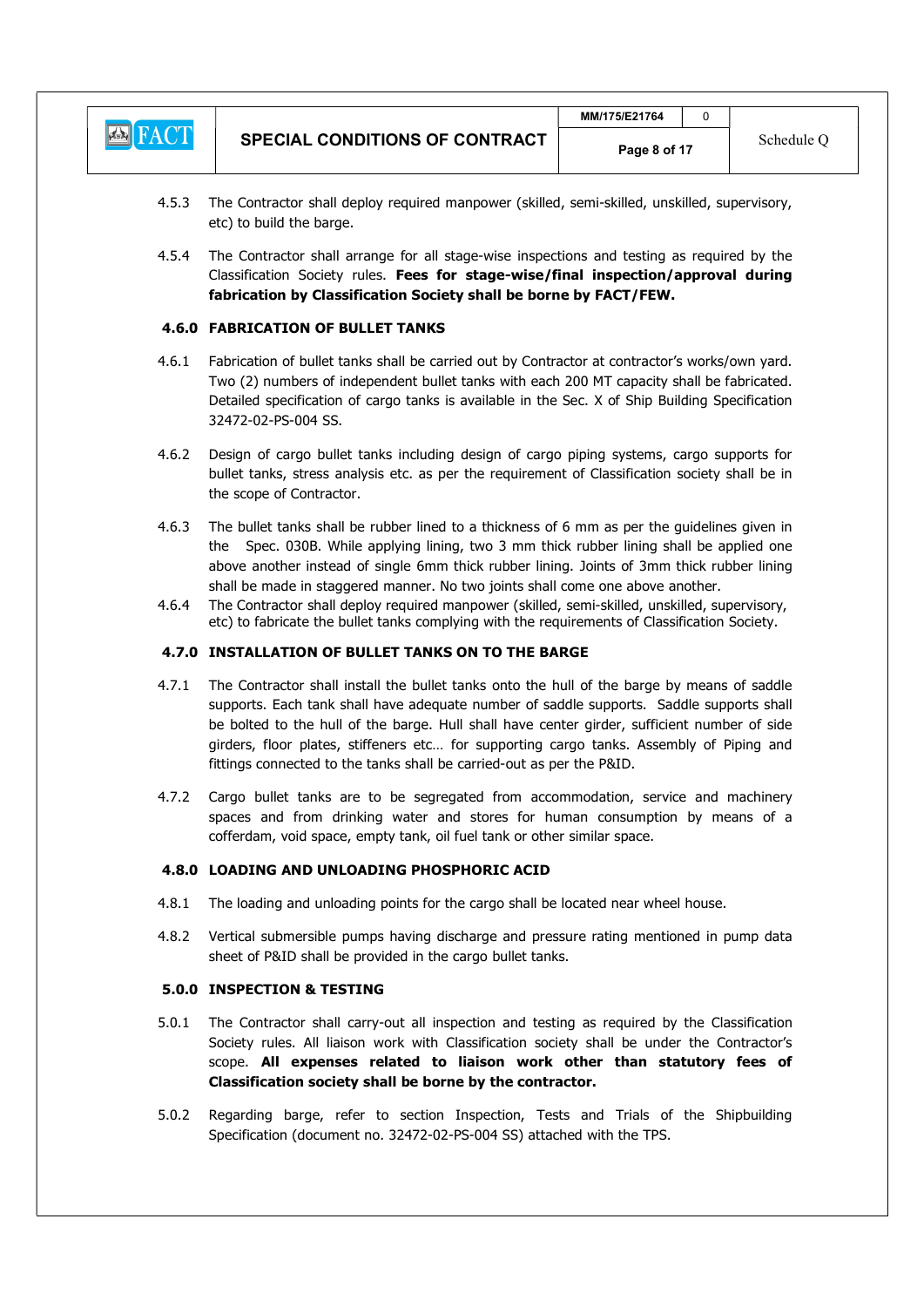| <b>EXTRACT</b> | <b>SPECIAL CONDITIONS OF CONTRACT</b> | MM/175/E21764 |            |
|----------------|---------------------------------------|---------------|------------|
|                |                                       | Page 9 of 17  | Schedule C |

- 5.0.3 For items / activities not under the purview of the Classification Society, inspection and tests as per good engineering practice shall be carried-out to the complete satisfaction of the Builder/Owner.
- 5.0.4 The overall workmanship of the barge and bullet tanks shall be subject to the inspection and approval of Builder/Owner.

# 6.0.0. ASSISTANCE IN OBTAINING CLASS APPROVALS

6.0.1 The Contractor shall provide all necessary assistance in obtaining Class Certification, Certificate of Entry, Certificate of Registration as per Kerala Inland Vessel Act and other necessary approvals for cargo specific classification after completing all fit-ups including installation of the cargo bullet tanks, piping and instrumentation. Fees for all Statutory approvals shall be borne by the FACT/FEW. All expenses related to liaison work other than statutory fees of Classification society shall be borne by the contractor.

### 7.0.0 LIST OF MAKERS

- 7.0.1 Refer Doc. No. 32472-02-PS-004 LM for the list of Makers approved by the Owner/Builder for major bought-out items including paints. Procurement of bought-out items from Makers not included in the above-mentioned list shall be subject to approval by Owner/Builder.
- 7.0.2 For items not listed in the above document, Contractor shall submit a list of Makers with their credentials for the Owner/Builder's review & approval.
- 7.0.3 In case the Contractor wishes to engage a sub-contractor for carrying out a specific work, the same shall be subject to the approval of Owner/Builder.

## 8.0.0 DOCUMENTATION

- 8.0.1 Bidders shall furnish the following along with the offer. (Technical bid) without which his offer shall not be considered for further evaluation.
- 8.0.2 Documents required to be submitted along with the offer as per tender viz.
- 8.0.2.1 Vendor Data Requirements (Doc. No. 32472-02-PS-004VDR).
- 8.0.2.2 Duly filled Scope of Work (Doc. No. 32472-02-PS-004SW).
- 8.0.2.3 Duly filled Compliance Statement (Doc. No. 32472-02-PS-004CS).

#### 9.0.0 TIME OF COMPLETION

- 9.0.1 The delivery of the barge with cargo tanks shall be within eight (8) months from the date of issue of work-to-proceed notice. A time schedule and resource schedule shall be submitted along with the technical bid. The contractor shall submit a PERT chart and BAR chart for the same. Monthly status report shall be submitted in excel format to Owner/Builder. Time overrun and cost overrun shall not be allowed.
- 9.0.2 The time schedule for completion and delivery of the finished goods shall be as agreed in the delivery schedule. This schedule shall be strictly adhered to.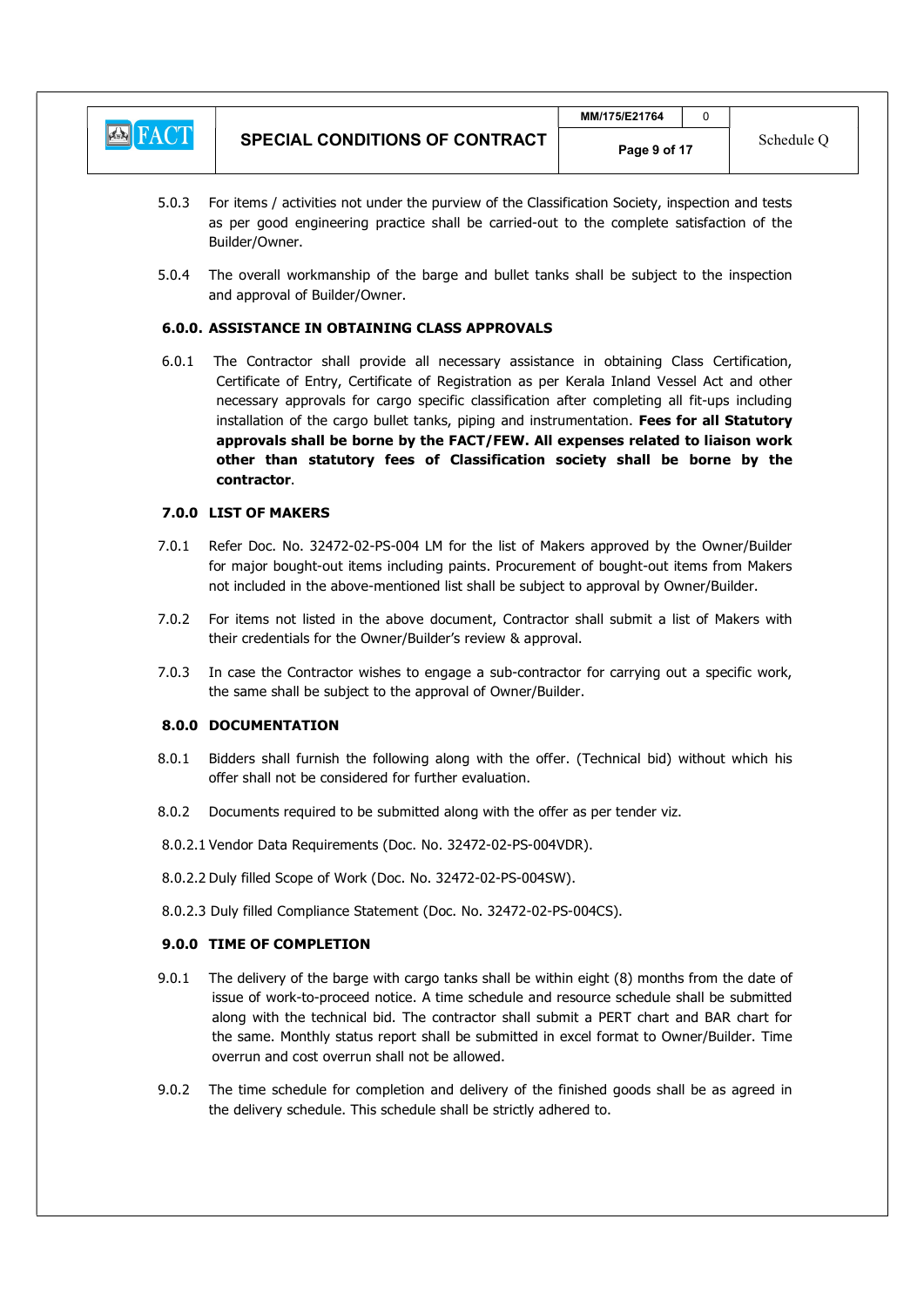

- 9.0.3 The job will need to be arranged simultaneously on several work fronts in order to meet the completion schedule. Prior to the commencement of work, the contractor shall discuss with FACT/FEW on the sequence of activities and prepare a detailed program to achieve the completion of work as per the schedule and execute the job accordingly for timely completion of the total job.
- 9.0.4 In case of delay in completion of the work or if the work is not satisfactory both in the terms of quality and quantity at any stage, FACT/FEW reserve its right to terminate the contract and to make alternative arrangements to execute the work at the sole risk and cost of the contractor.

### 10.0.0 SECURITY DEPOSIT

- 10.0.1 Within 15 days of the receipt of the order, the contractor shall remit Security deposit of a sum calculated as 10% of the Work order value towards security for due and faithful performance of the Contractor.
- 10.0.2 The Security Deposit shall be remitted as Demand Draft drawn in favour of M/s Fertilisers and Chemicals Travancore Ltd and payable at Udyogamandal, Kochi, Kerala State, or in the form of an unconditional and irrevocable Bank Guarantee, as per the Format attached.
- 10.0.3 The Security Deposit submitted shall be extended as Performance Bank Guarantee PBG (10 % of work order value) valid until the guarantee period with an additional claim period of six months.

## 11.0.0 GOVERNMENT CLEARANCES, PERMITS AND CERTIFICATES

- 11.1.1 CONTRACTOR shall procure at its expenses, all necessary APPLICABLE PERMITS, certificates and licenses required by virtue of all APPLICABLE LAWS, regulations, ordinances and other rules in effect at the place where any of WORK is to be performed, and CONTRACTOR shall further hold OWNER/FEDO harmless from liability or penalty which might be imposed by reason of any asserted or established violation of such laws, regulations, ordinances or other rules.
- 11.1.2 CONTRACTOR shall furnish necessary data/specifications/drawings etc. of EQUIPMENT likely to be imported to OWNER for obtaining import licence / necessary Government Clearances, for the same immediately on receipt of CONTRACT any way within 1 month of CONTRACT date. CONTRACTOR shall also furnish necessary technical information, data, drawing, etc. as and when required to OWNER/FEDO for submission to Government/Statutory Agencies.
- 11.1.3 CONTRACTOR shall be responsible in getting concessionary customs duty through Project Imports/Deemed Exports etc. If concessionary customs duty is availed, the benefit shall be passed on to FACT. Import documents shall also be furnished.

#### 12.0.0 CHANGES IN WORK/CHANGE ORDER

- 12.1.0 OWNER/FEDO shall have the right to request in writing changes in WORK within the scope of CONTRACT. When the request for a change in WORK by OWNER/FEDO has been agreed and complied by CONTRACTOR, CONTRACTOR's obligations under CONTRACT shall remain unaffected unless otherwise agreed.
- 12.2.0 On each request for a CHANGE IN WORK, CONTRACTOR shall promptly inform OWNER in writing whether this request will fall within the provision of CONTRACT. If this request does not fall under the provision of CONTRACT and CONTRACTOR has to incur additional expenses, then CONTRACTOR shall promptly submit a cost estimates, and terms of payment for making the requested change in WORK together with the details of any variation required to be made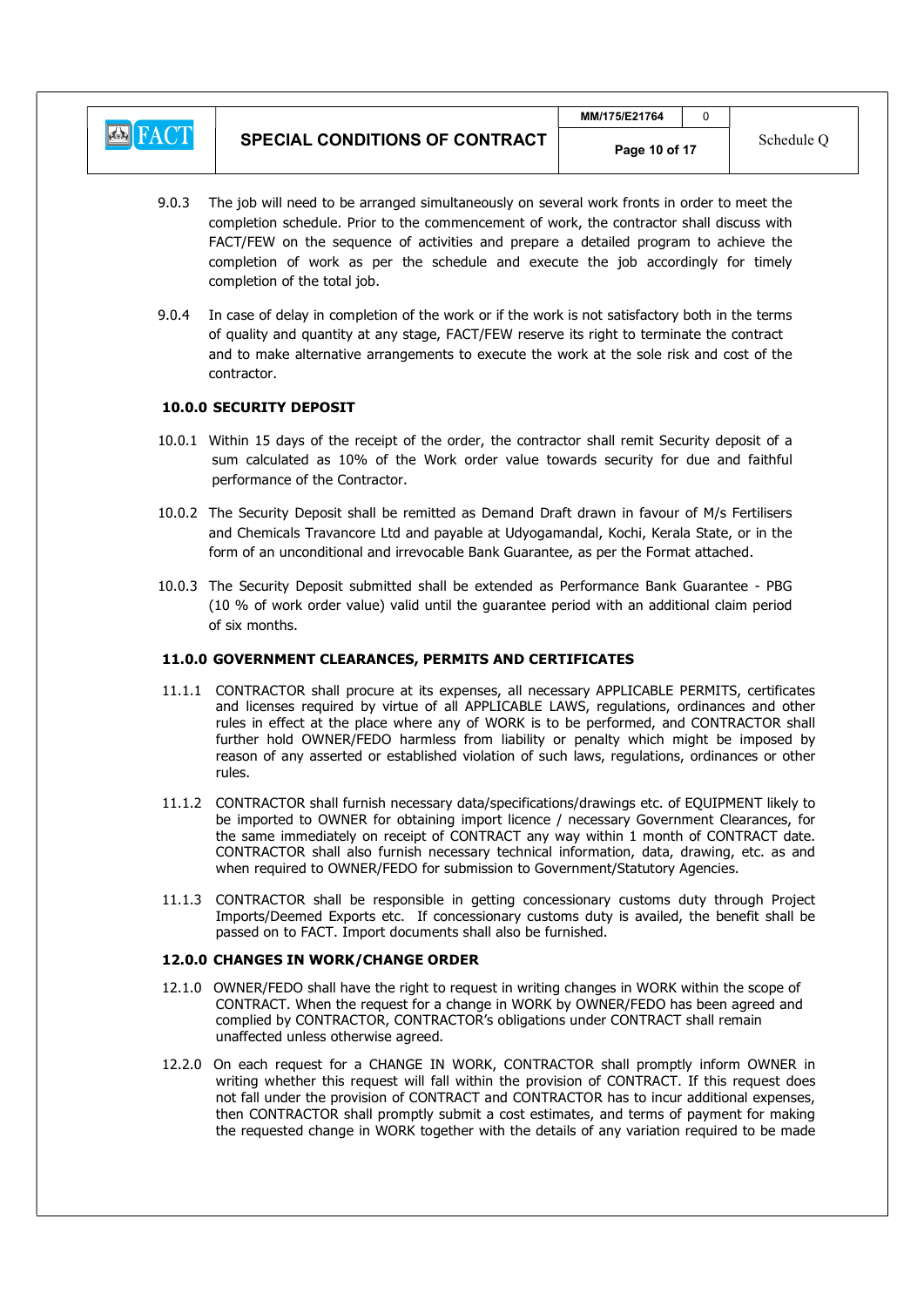

 $MM/175$ /F21764  $\Box$  0

to any of CONTRACTOR's or OWNER's obligations and/or guarantees.

- 12.3.0 If in CONTRACTOR's opinion fulfillment of any of its obligations under CONTRACT would be jeopardised by a CHANGE IN WORK requested by OWNER, then CONTRACTOR shall explain in writing to OWNER the reasons for not accepting these changes within thirty (30) days of receipt of OWNER's written request.
- 12.4.0 OWNER and CONTRACTOR shall agree upon the basis and terms of the CHANGE IN WORK in writing.
- 12.5.0 It is understood that no change shall become effective and no change will alter the scope of WORK until all of the matters referred to in this Clause 12 have been mutually agreed upon in writing by OWNER and CONTRACTOR.
- 12.6.0 It is agreed by both parties that the following changes shall not be considered a CHANGE IN WORK in the meaning in this Clause:
	- a) Minor changes requested by OWNER/FEDO and accepted by CONTRACTOR which do not involve any substantial additional cost or man-hour effort, and have no effect on contractual completion period, and/or
	- b) Changes in CONTRACTOR's WORK required on account of CONTRACTOR not having included any item of EQUIPMENT or WORK which, in the opinion of OWNER / CONTRACTOR is necessary for the normal, safe and continuous operation of PLANT.
	- C) Any change necessitated due to requirements of prevalent laws in India.

### 13.0.0 TRAINING OF OWNER'S PERSONNEL

The CONTRACTOR shall provide facilities, for Training of OWNER's personnel if requested.

#### 14.0.0 MODE OF CONTRACTING

- 14.1.0 Notwithstanding anything stated elsewhere in the CONTRACT documents, the CONTRACT is with single source responsibility.
- 14.2.0 The CONTRACT shall be in all respect being construed and governed in accordance with the Indian laws.

## 15.0.0PAYMENT TERMS

# 15.0.1 All stage wise payments shall be released only on submission of acceptable unconditional Bank Guarantee (BG) of equivalent amount.

- 15.0.2 This Guarantee should be issued by a Nationalised / Scheduled Bank. FACT/FEW reserve its rights to reject the Bank Guarantee if the same is not in the specified format. The Bank Guarantee shall be valid till the date of handing over of barge to FACT/FEW (after successful conduct of the first to and fro voyage with Phosphoric Acid Cargo from its loading point at Willingdon Island to FACT-CD/FACT UD and back to Willingdon Island).
- 15.0.3 The format for Bank Guarantee shall be issued by FACT/FEW at the time of placement of order.
- 15.0.4 Payment will be as follows: -
- 15.0.5 15% of contract value shall be released on (i) Approval of design calculation and fabrication drawings of Barge and Tanks by classification agency and after keel laying of barge and (ii) Procurement of plates and structural with necessary certification from classification agency.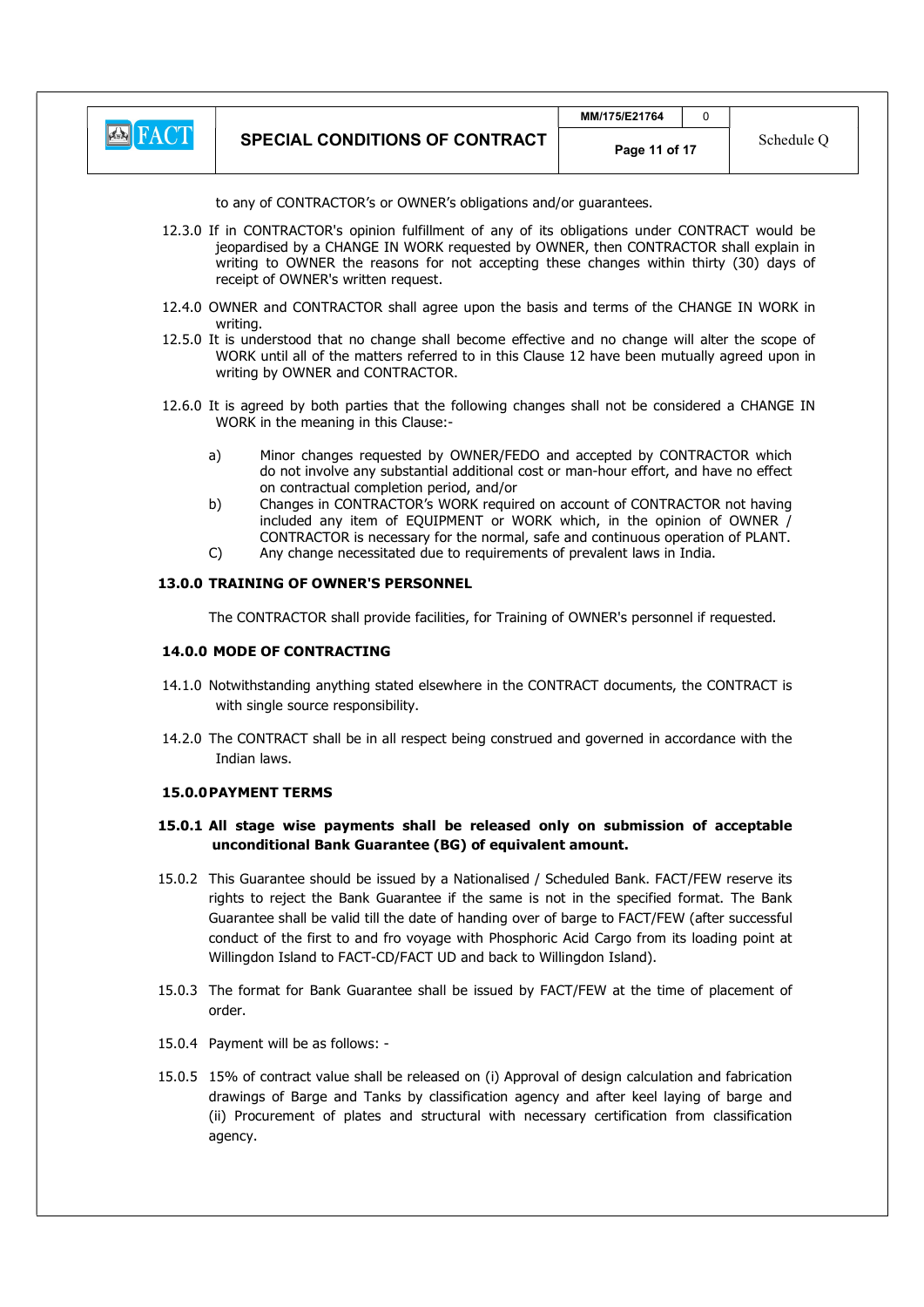# **E** FACT

- 15.0.6 25% of contract value shall be released on (i) Completion of fabrication of hull and steel works of super structure with necessary certification from classification agency. (ii) Completion of shell rolling and fit up and (iii) Arrival of major supply items at contractor's yard with necessary certification from classification agency. The major supply includes Main engines, Gear box, Stern gear, Pumps and Genset with control panel.
- 15.0.7 30% of contract value shall be released on (i) Completion of Rubber lining of bullet tanks and its associated piping, (ii) Installation and assembly of tanks in all respects including piping and instrumentation items and (iii) Erection of main engines, gensets with control panels etc., gear box, stern gear, propeller and rudder stock, electrical systems, navigation and communication items, navigation lighting mast, bilge, fire and emergency pumps, statutory appliances etc. with necessary certification from classification agency.
- 15.0.8 Final 30% of the contract value shall be released on delivery and acceptance of the barge, after successful conduct of the first to and fro voyage (loaded and ballast) with Phosphoric Acid Cargo from its loading point either at Willingdon Island to FACT-CD/FACT UD and back to Udyogamandal or Willingdon Island. The contractor shall intimate the readiness to undertake the maiden voyage with designated cargo and the conduct of the maiden voyage shall be carried out within 15 days by FACT with the assistance of barge
- 15.0.9 Interim payments will be made against running bills at ninety-five (95%) percent of the value of part of work executed as per the above schedule, after deduction on following accounts:
	- (a) Income tax at prevailing rate.
	- (b) TDS on GST
	- (c) Any other amount due from contractor to owner.
- 15.0.10 Balance 5 % of each running bill will be paid along with the final bill.
- 15.0.11 Settlement of all accounts including recovery of cost of departmental materials and hire charges if any, Price Reduction if any and any other amount due from contractor also shall be completed along with final documentation before the release of final 10%.

## 16.0.0MOBILISATION ADVANCE

16.0.1 No mobilisation advance will be paid.

## 17.0.0PRICE REDUCTION FOR DELAY

17.0.1 Price Reduction for Delay will become applicable for the WORK beyond the scheduled time of completion. CONTRACTOR will have to pay to the OWNER by way of price reduction for delay and not as penalty, an amount equal to ½% of the total contracted price of the work order so delayed for each week OR part there of such delay in work completion subject to a maximum of 10 % of such price.

## 18.0.0AGREEMENT AND INTEGRITY PACT:

18.0.1 Within 15 days of receipt of the work order, the contractor shall execute an agreement with FEW on stamp paper of worth Rs.500/- in the format given in the Proforma contract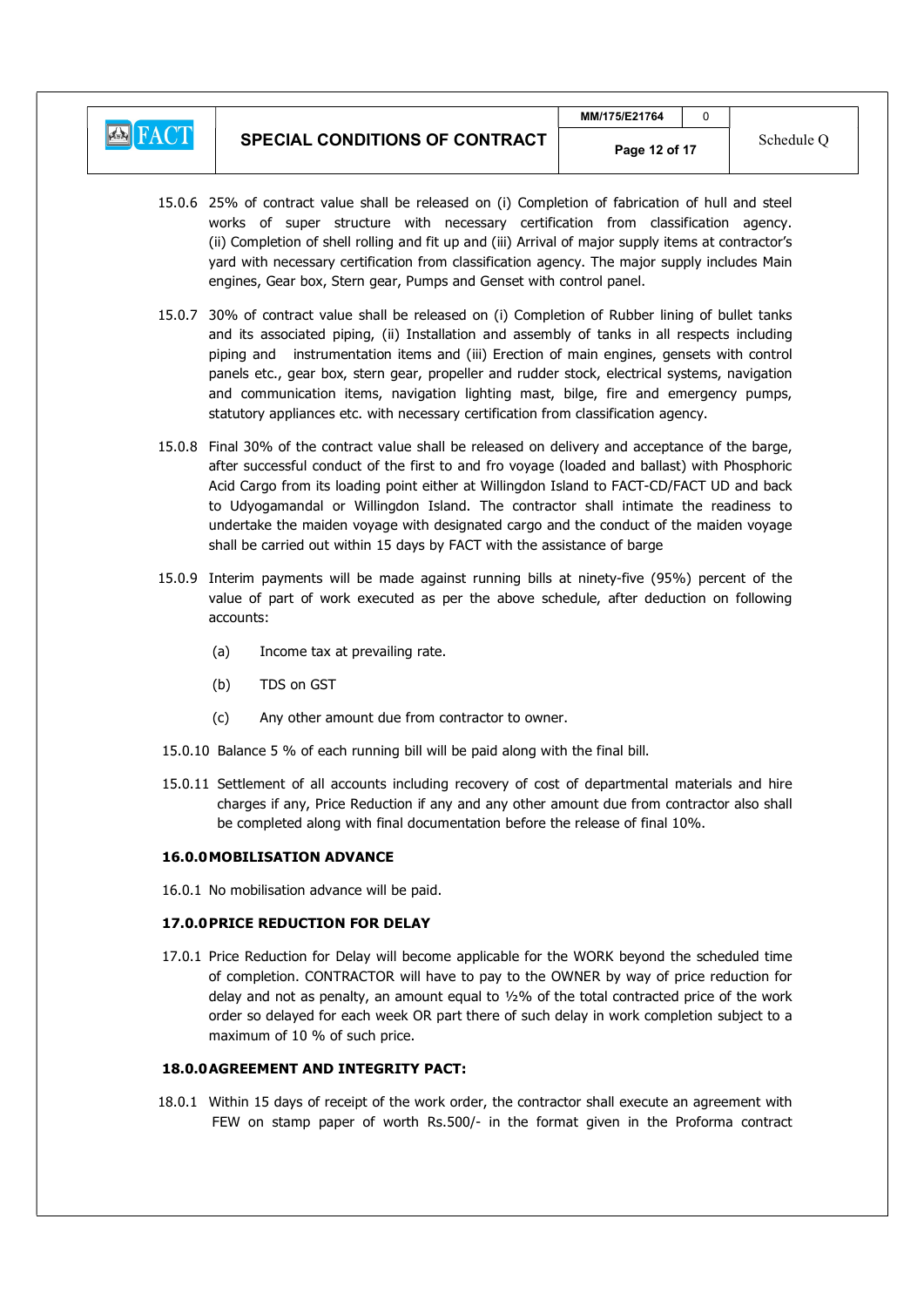

attached with the tender documents.

18.0.2 Integrity Pact: The bidders shall sign and submit an "Integrity Pact (IP)" to be executed between the bidder and Fertilisers and Chemicals Travancore Ltd. along with the bid as per Attachment- II K of proforma contract and shall be implemented through the following Independent External Monitor (IEM) for the bid.

 Mr. P.K. Vijayakumar, IRS (Retd), Madhavam, Vaniyan Lane, Punkunnam P.O, Thrissur – 680002 Mobile: 8547381122 Telephone: 0487-2381123 E-mail address: vkmenon78@gmail.com

18.0.3 Note: In case bidders require any clarification pertaining to this tender please contact FACT personnel mentioned in the tender. Kindly note that the Independent External Monitor should NOT be contacted for clarifications regarding the tenders."

# 19.0.0 DEVIATION:

- 19.0.1 Bidders are requested not to deviate from tender clauses such as submission of security deposit, performance bank guarantee, delivery period and payment terms indicated in the tender. Deviations on SD and PBG shall not be accepted and such offers shall not be considered. Suitable price loadings shall be done for deviations in payment terms and Price Reduction clauses specified in the tender.
- 19.0.2 The requirements stated above shall supersede those clauses contained in any of the other Attachments of this enquiry, in case of conflict.

#### 20.0.0GUARANTEE/PERFORMANCE BANK GUARANTEE

- 20.0.1 Bidder shall guarantee the hull and its complete installations, machines, equipment, fittings and all other items against all other defects of design, workmanship and satisfactory operation of the vessel and performance of installed equipment for a period of eighteen (18) months from the date of delivery and acceptance or twelve (12) months from the date of commissioning whichever is earlier and for painting 5years after the barge delivery and acceptance by FEW. All the defects that occur within this period shall be rectified free of cost by the contractor including supply of spare parts wherever required.
- 20.0.2 Performance Bank Guarantee (PBG) for the above shall be furnished by the Contractor.
- 20.0.3 The Security Deposit submitted shall be extended as Performance Bank Guarantee-PBG (10 % of work order value) valid until the guarantee period with an additional claim period of six months.

#### 21.0.0TAXES AND DUTIES

- 21.0.1 The rate quoted shall be only basic price. GST shall be quoted separately. Only basic price will be considered for bid evaluation. GST applicable for the work shall be paid extra. If the party is not quoting GST, it will be considered that the quoted rates are inclusive of GST.
- 21.0.2 Taxes and duties shall be paid only on submission of documentary evidence towards payment of taxes and duties and filing of necessary returns for enabling FACT to take input tax credit.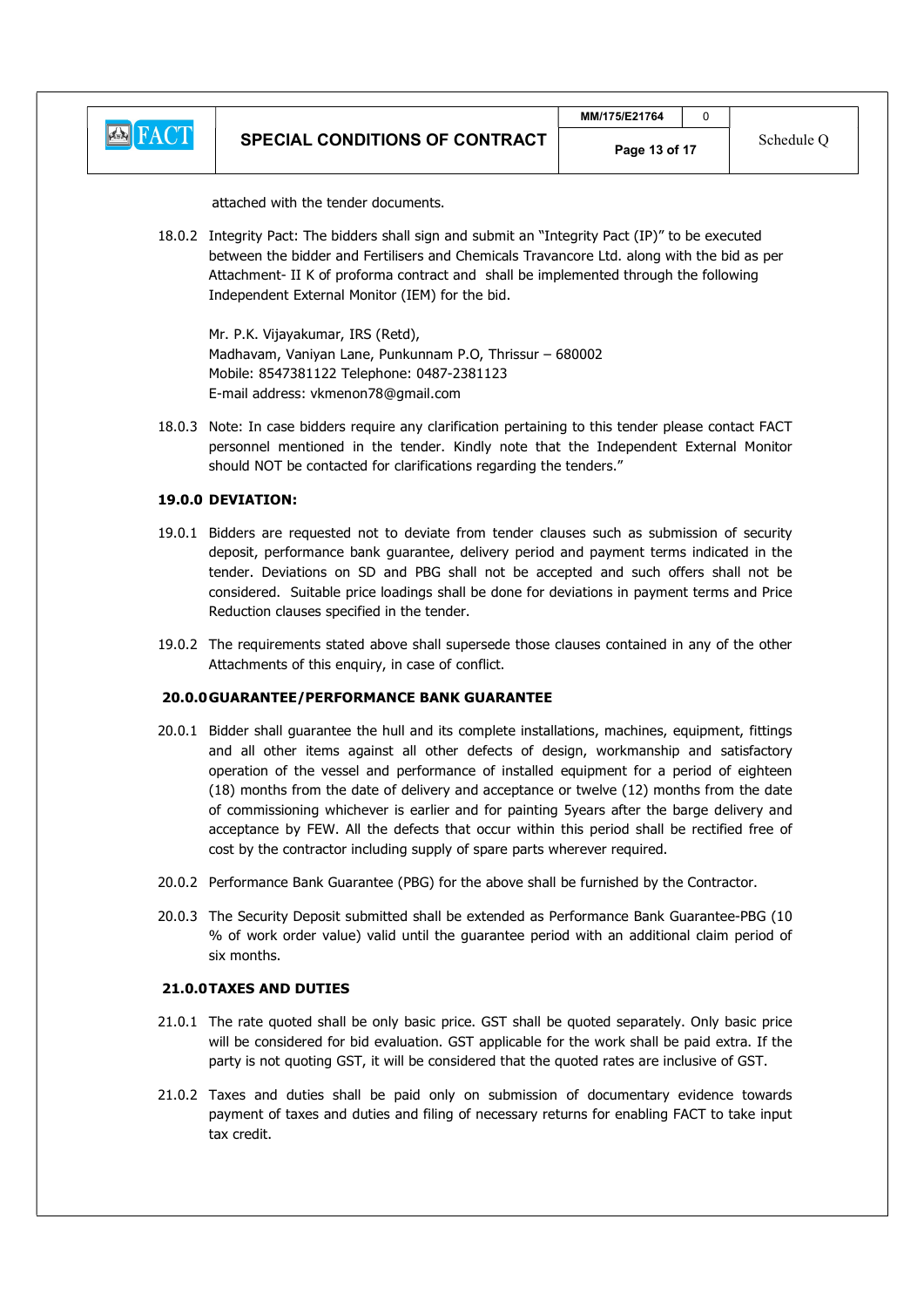

## 22.0.0 BID EVALUATION

- 22.0.1 No Consortium will be allowed.
- 22.0.2 The bidder must meet all the eligibility criteria by itself as per the requirement.

### 23.0.0SUSPENSION AND TERMINATION

- 23.0.1 FACT reserves the right to suspend the Order in whole or in part by written notice to Contractor at any time. On receipt of notice of suspension from FACT, Contractor shall immediately stop all activities related to Order. On receipt of notice removing the suspension Contractor shall re-commence the execution of the Order and complete it as per the terms of the Order, provided that the delivery period specified in Order shall be extended corresponding to the period of suspension. If period of suspension exceeds six (6) months, Order shall be deemed terminated unless otherwise agreed to.
- 23.0.2 Reasonable termination expenses in connection with termination shall be as mutually agreed.
- 23.0.3 However, the above Clauses shall not be applicable in case of termination by FACT due to default by Contractor.

#### 24.0.0SETTLEMENT OF DISPUTES & JURISDICTION

24.0.1 If the Contractor is not a Central Public Sector Enterprise/Central Government Department

"If any dispute arises out of or relating to or in connection with this contact, between the Contractor and the Owner/FACT, the same shall be amicably settled through mutual discussions failing which, the unresolved dispute (s) shall be referred to arbitration in accordance with the provisions of the Arbitration and Conciliation Act, 1996, as amended from time to time and number of Arbitrator shall be one. The venue of the Arbitration shall be at Ernakulam and the proceedings shall be in English. Any legal proceedings relating to or in connection with this Contract shall be limited to the exclusive jurisdiction of the High Court of Kerala."

**OR** Service Service Service Service Service Service Service Service Service Service Service Service Service Service Service Service Service Service Service Service Service Service Service Service Service Service Service S

24.0.2 If the 'contractor' is a Central Public Sector Enterprise or Central Government Department:

"In the event of any dispute of difference relating to the interpretation and application of the provisions of the contract(s) between Central Public Enterprises (CPSEs)/Port Trusts inter-se and also between CPSEs and government departments/organisations (excluding disputed concerning taxation), such dispute/difference shall be taken up by either Party for resolution through AMRCD as mentioned in DPE OM No. 4(1)2013-DPE (GM)/FTS 1835 dated 22.05.2018".

24.0.3 Any legal proceedings relating to or in connection with this Contract shall be limited to the exclusive jurisdiction of the High Court of Kerala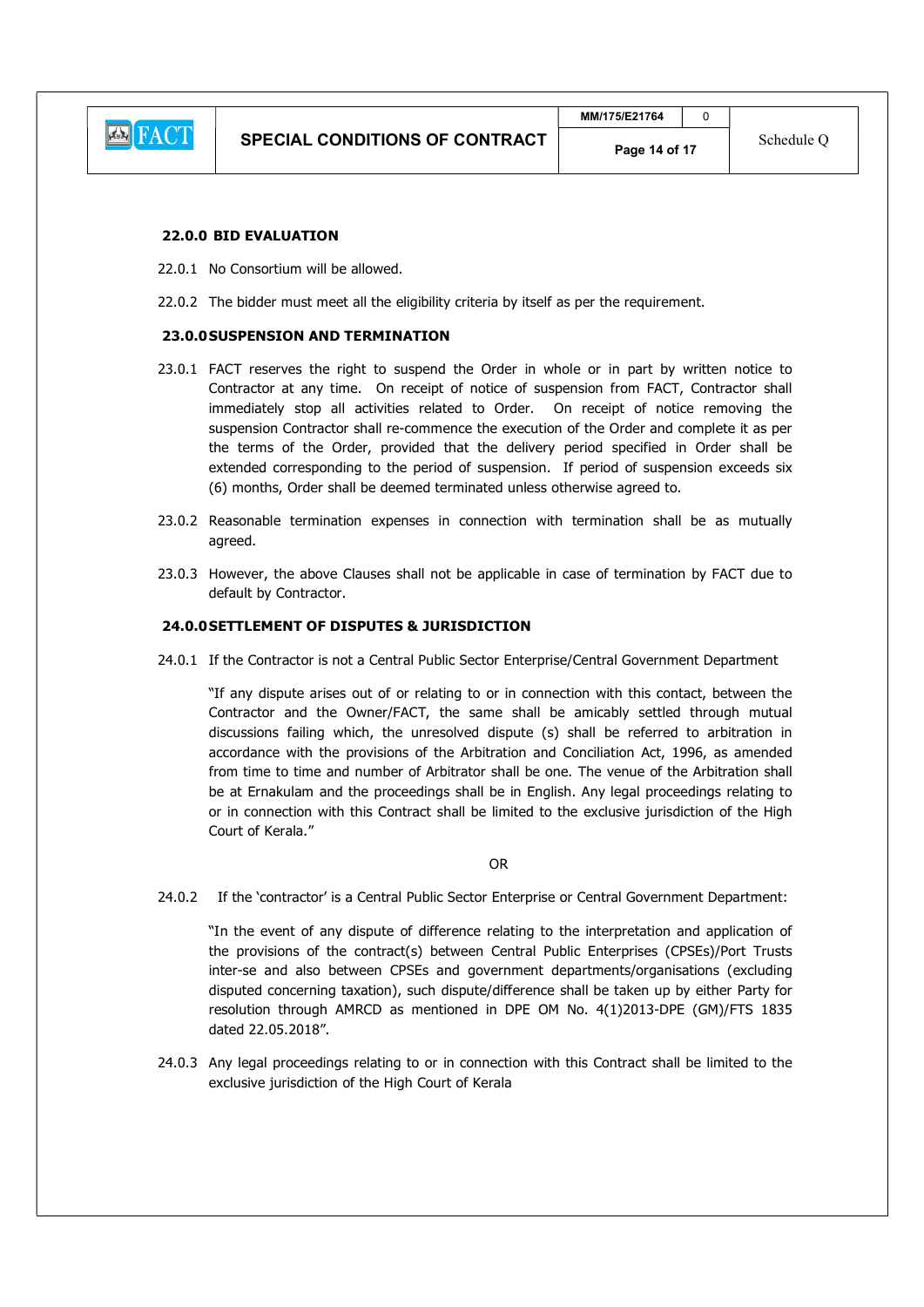# 25.0.0 CONCESSIONAL RATE OF CUSTOMS DUTY

- 25.0.1 Being a project for setting up of a new fertilizer plant, owner is entitled to Customs Duty Concession at 5% as per Notification issued by Department of Revenue, Ministry of Finance, in exercise of powers conferred by Sub Section 1, Section 25 of the Customs Act 1962 and subsection 12 of section 3 of Customs Tariff Act 1975. It is the responsibility of the contractor to make necessary arrangement, support assistance to avail the said Customs Duty concession and pass the benefit to the owner in all imported goods / items on which the said benefit is available.
- 25.0.2 It is the responsibility of the contractor to get all the applicable benefits of deemed export available to the project, as per prevailing Foreign Trade Policy. The contractor shall submit the details of benefits considered in the bid and also inform the details of documents to be submitted by the owner for availing all these benefits to the project."
- 25.0.3 Before Price bid opening, the Bidders shall be required to give PRICE BREAK UP in % OF TOTAL LUMPSUM PRICE for the SUPPLY of IMPORTED MATERIALS. This breakup shall be considered for deducting / passing on benefit to FACT in case of Import is on concessionary customs duty/ deemed export.

 Details of each imported materials required for incorporation to set Barge and associated Facilities complete in all respects including Spares shall be furnished

|   | <b>ITEM</b><br><b>DESCRIPTION</b> | % of Price<br>quoted | Basic<br>Custom<br>Duty rate | Soc.Welfare<br>Cess on Basic<br><b>Custom Duty</b> | IGST on<br>Custom<br>Duty rate | Any other<br>charge* in % of<br>quote. |  |
|---|-----------------------------------|----------------------|------------------------------|----------------------------------------------------|--------------------------------|----------------------------------------|--|
|   |                                   |                      |                              |                                                    |                                |                                        |  |
| 2 |                                   |                      |                              |                                                    |                                |                                        |  |
|   |                                   |                      |                              | (* Please give details on any other charge if any) |                                |                                        |  |

 The above breakup shall be considered for deducting / passing on benefit to FACT in case of Import is on concessionary customs duty/ deemed export.

#### 26.0.0 LIABILITY FOR DEFECTS

 If at any time before the FINAL ACCEPTANCE or during the DEFECTS LIABILITY PERIOD stated below, FACT/FEDO/FEW:

- (a) Decides that any matter is a DEFECT; and
- (b) as soon as reasonably practicable gives to the CONTRACTOR notice of the particulars of the DEFECT. The CONTRACTOR shall as soon as reasonably predictable time make good the DEFECTS so notified and the OWNER shall so far as may be necessary place the BARGE at the CONTRACTOR's disposal for this purpose. The CONTRACTOR shall, if so required, submit his proposals for making good any DEFECT to FACT/FEDO/FEW for approval.
- 26.1.0 Subject to clauses 26.5.0, the DEFECTS LIABILITY PERIOD shall be as per clause 20.0.0 above.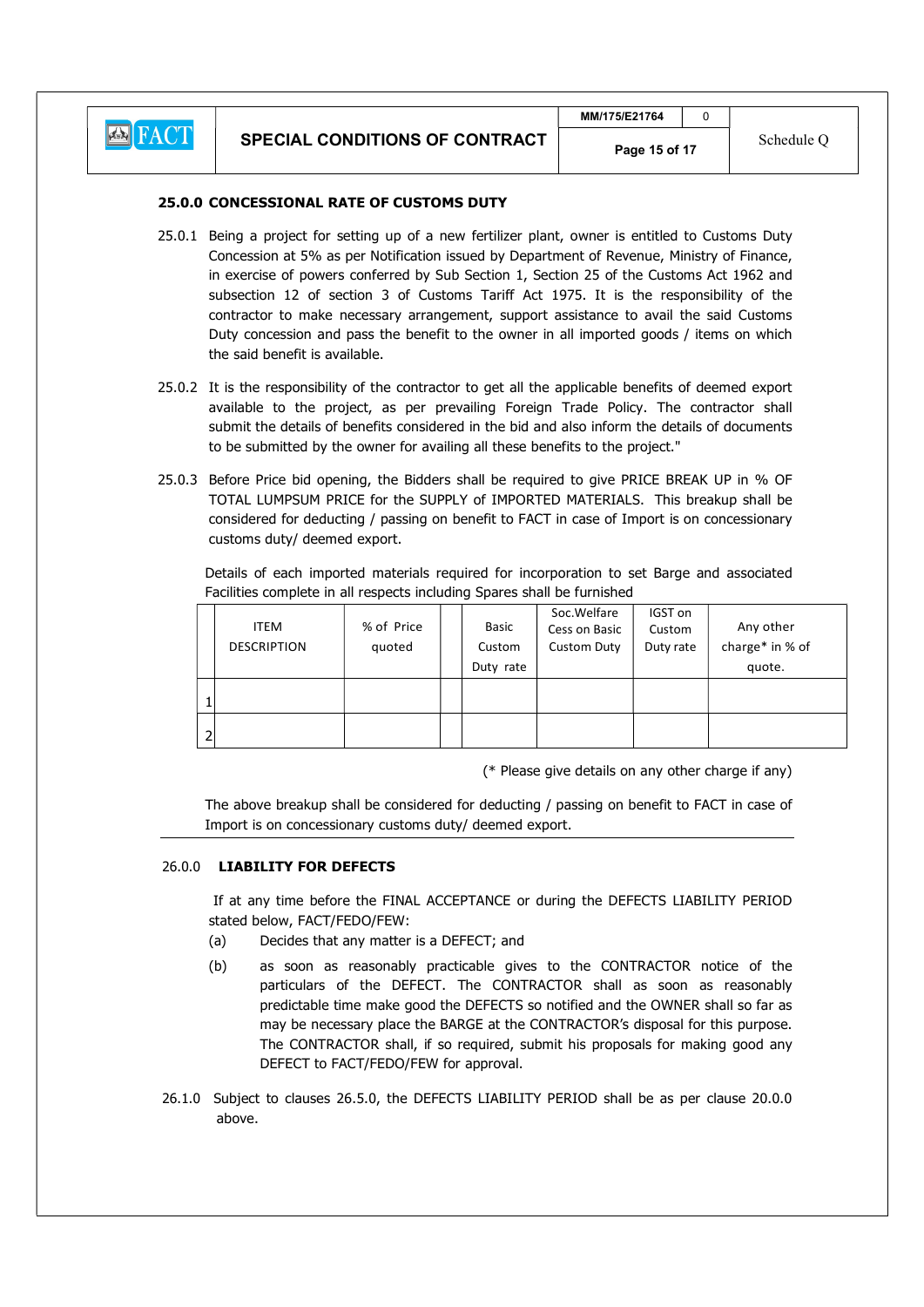

- 26.2.0 If any DEFECT arises from any breach or otherwise of the contract terms, the CONTRACTOR shall bear his own cost of making good the DEFECT. In the case of any other matter made good by the CONTRACTOR, the work done by the CONTRACTOR shall be the subject of CHANGE ORDER.
- 26.3.0 The sustained load test is to be carried out before the performance guarantee test. The performance guarantees are demonstrated only through the performance tests carried out before the achievement of the FINAL ACCEPTANCE CERTIFICATE.

CONTRACTOR shall be available to carry out further test(s) on the repaired/replaced item during the DEFECT LIABILITY PERIOD having the sole purpose to verify that said item is capable of working in compliance with contractual requirements. Such test(s) shall not be intended as a repetition of the performance tests already performed.

If DEFECT is made good after the issue of a FINAL ACCEPTANCE CERTIFICATE, the PROJECT MANAGER may require the CONTRACTOR to repeat any appropriate performance test for the purpose of establishing that the DEFECT has been made good. The CONTRACTOR shall be responsible for the cost of any repeat inspection or test in the event of an inspection or test failure.

- 26.4.0 If in the course of making good any DEFECT which arises during the DEFECTS LIABILITIES PERIOD and CONTRACTOR repairs, replaces or renew any part of the BARGE, this Clause 18 shall apply to the repair or to that part of the BARGE so replaced or renewed and shall further apply until the expiry of a period of 12 months from the date of such repair, replacement or renewal (the extended DEFECTS LIABILITY PERIOD).
- 26.5.0 If the CONTRACTOR does not make good any DEFECT, within a reasonable time, as assessed by owner / consultant, which he is liable to make good, then the OWNER/FEDO may, in addition to any other remedies or relief available to him under the CONTRACT, proceed to do the work, provided that the OWNER/FEDO gives at least fourteen DAYS notice of his intention.
- 26.6.0 If the OWNER reasonably requires that any DEFECT notified to the CONTRACTOR under Sub-clause 25.1.0 which arises during the DEFECT LIABILITY PERIOD be made good urgently and the CONTRACTOR is unable or refuses to comply within a reasonable time, the OWNER may, in addition to any other remedies or relief available to him under the CONTRACT, proceed to do the work in such a manner as FACT/FEDO/FEW may decide, including the employment of a third party.
- 26.7.0 If the OWNER has made good a DEFECT, the CONTRACTOR shall reimburse the OWNER his reasonable cost of so doing provided that the OWNER gives a notice to the CONTRACTOR of his intention and submits a claim supported by DOCUMENTS. The PROJECT MANAGER and the CONTRACTOR may agree the amount to be paid by the CONTRACTOR, or in the absence of agreement the PROJECT MANAGER shall decide such amount as may be reasonable. Such amount shall be:
	- a) Deducted from any money that would otherwise be payable under the CONTRACT; or
	- b) paid by the CONTRACTOR to the OWNER

26.8.0 If the Barge cannot be used because of a DEFECT, the DEFECTS LIABILITY PERIOD, or if